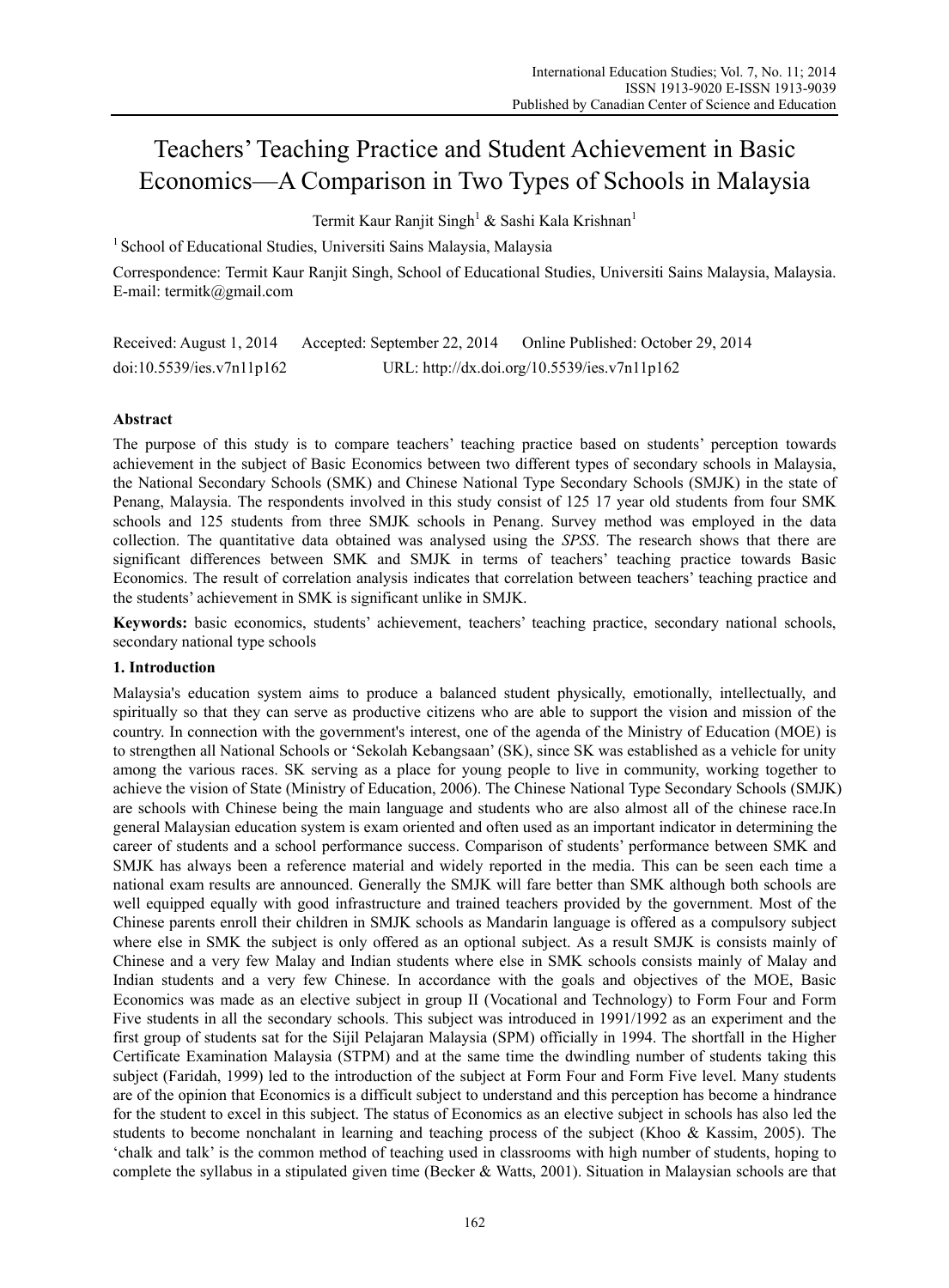students enter the class without proper preparation and the lack of discussion in the classroom resulted in many students just waiting for a response from the teacher instead (Khoo & Kassim, 2005). The most important challenge is how to overcome the inability to provide an environment of teaching and learning in the classroom that is conducive to all. Based on these issues, this study focuses on the teaching methods practiced by the teachers and the achievements of secondary school students in the subject of Economics.

### **2. Objectives of the Study**

The purpose of this study was to examine the academic achievement in Basic Economics between the students in National Secondary Schools (SMK) and National Type Chinese Secondary Schools (SMJK) in Malaysia. In addition, this study also examined whether there is a significant relationship between teachers teaching practices and the achievement of the students in Economics.

The specific objectives of study are as follows:

i. To identify the teachers teaching practices according to the students' perception at SMK and SMJK.

ii. To identify students achievement in Basic Economics at SMK and SMJK.

iii. To identify the relationship between the teachers teaching practices and the achievement of the students in Basic Economics at SMK and SMJK.

Based on these objectives, the following questions were derived:

i. To what extent the teachers practice the teaching of Basic Economics at SMK and SMJK?

ii. What is the result achieved by the SMK and SMJK students in Basic Economics?

iii. Does teaching practices influence the achievement of Basic Economics at SMK and SMJK?

## **3. Conceptual Framework**

The basic theoretical framework of this study is based on the Heck and Marcoulides (1996) Model. Originally, the model was used to study the productivity of goods and services in an organization. They have tested several important aspects of organizational structure that can affect the productivity of the organization. They hypothesized that organizational culture consists of three interrelated dimensions: a) socio-cultural system in the organization b) the system in the organization c) beliefs and attitudes of individuals working in the organization. Then the model was used to study the organization of education and the environment to determine aspects of organizational structure that may influence student performance. Heck and Marcoulides (1996) have detected a number of factors that affect the academic achievement of students. Opportunities for learning derived from the structure of educational institutions and processes such as the size of the educational institutions, courses offered, class learning procedures, allocation and resources of the institution, distribution of the teaching load for lecturers, number of students allocated to a specific program, monitoring students' performance, and social relationships between lecturers and peer groups.

Figure 1 below presents the model Heck and Marcoulides (1996), which includes five aspects that affect a student's academic achievement and can be classified into three subsystems, namely socio-cultural, organizational processes and individual beliefs. The first component is the socio-cultural subsystem which refers to the perception of the organizational structure of the school (social structure of the school curriculum, course offered and student grouping). The second component is the process of organizing and dimension values (trust and school evaluation process in the classroom, confidence in the school environment and social relationships). The last component is the individual beliefs (attitudes of students).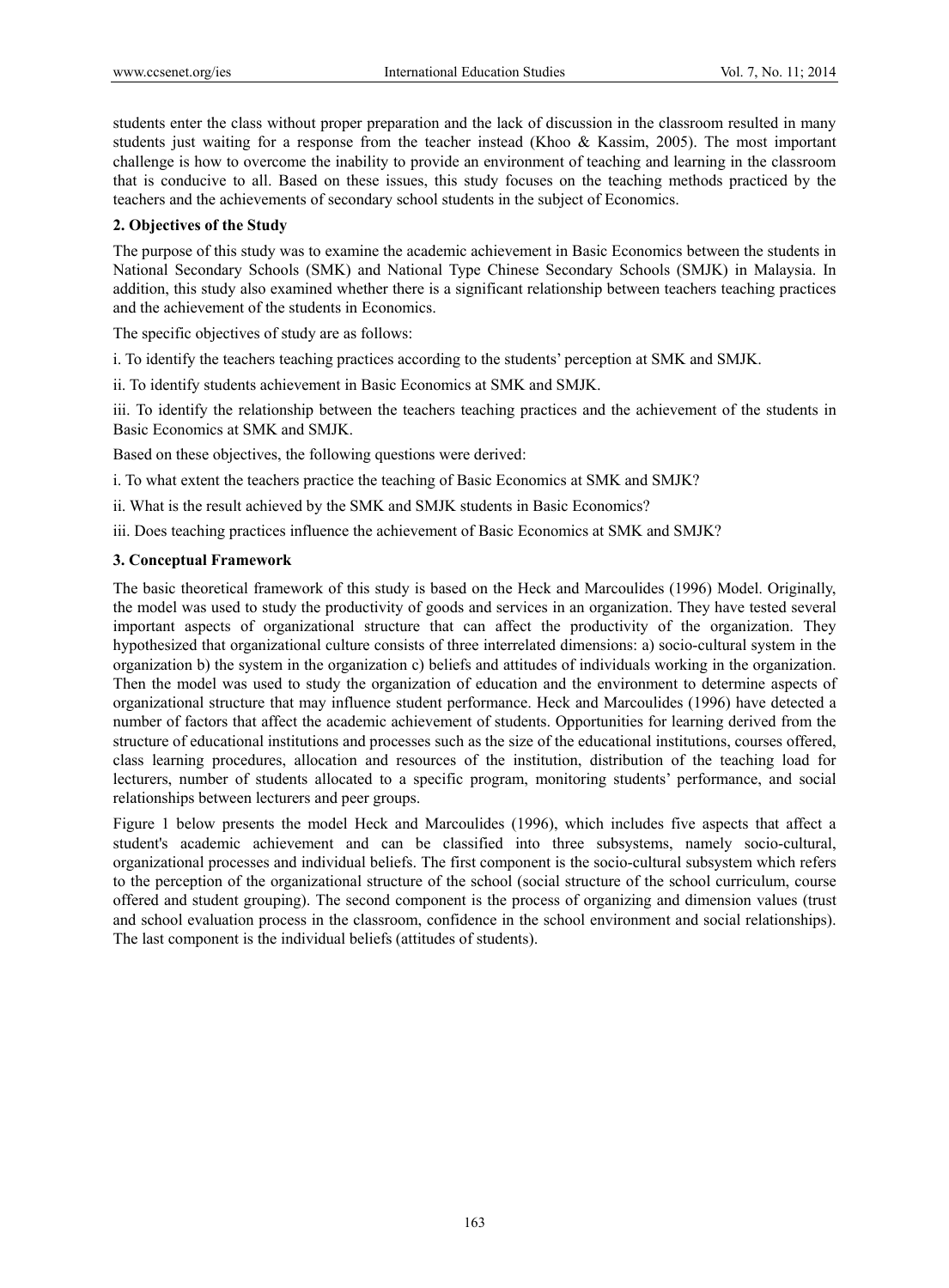

Figure 1. Source: model performance Heck and Marcoulides (1996)

Based on the model of academic achievement by Heck and Marcoulides, the researchers formed the framework to look into the aspects of the teaching process in the classroom that included teaching practice in determining academic achievement.



Figure 2. Conceptual framework of the study

Based on the conceptual framework study, independent variables and the dependent selected to build the model are taken into account in terms of logic and expediency while considering the relationship between them. Teachers teaching practices are based on the four dimensions that are ensuring student preparation before entering the classroom, during teaching and learning process in the classroom, in situation where students cannot answer questions and in situation where students cannot follow the lesson.

# **4. Method**

# *4.1 Research Design*

This was a comparative study between SMK and SMJK schools in Penang. The comparative variables were the teachers teaching practices and the students achievements in Basic Economics examination.

# *4.2 Sampling*

The sample of this study involved respondents from SMK and SMJK secondary school students in Penang. Only control schools (schools with high achievers) were chosen to represent this two types of schools. This is done to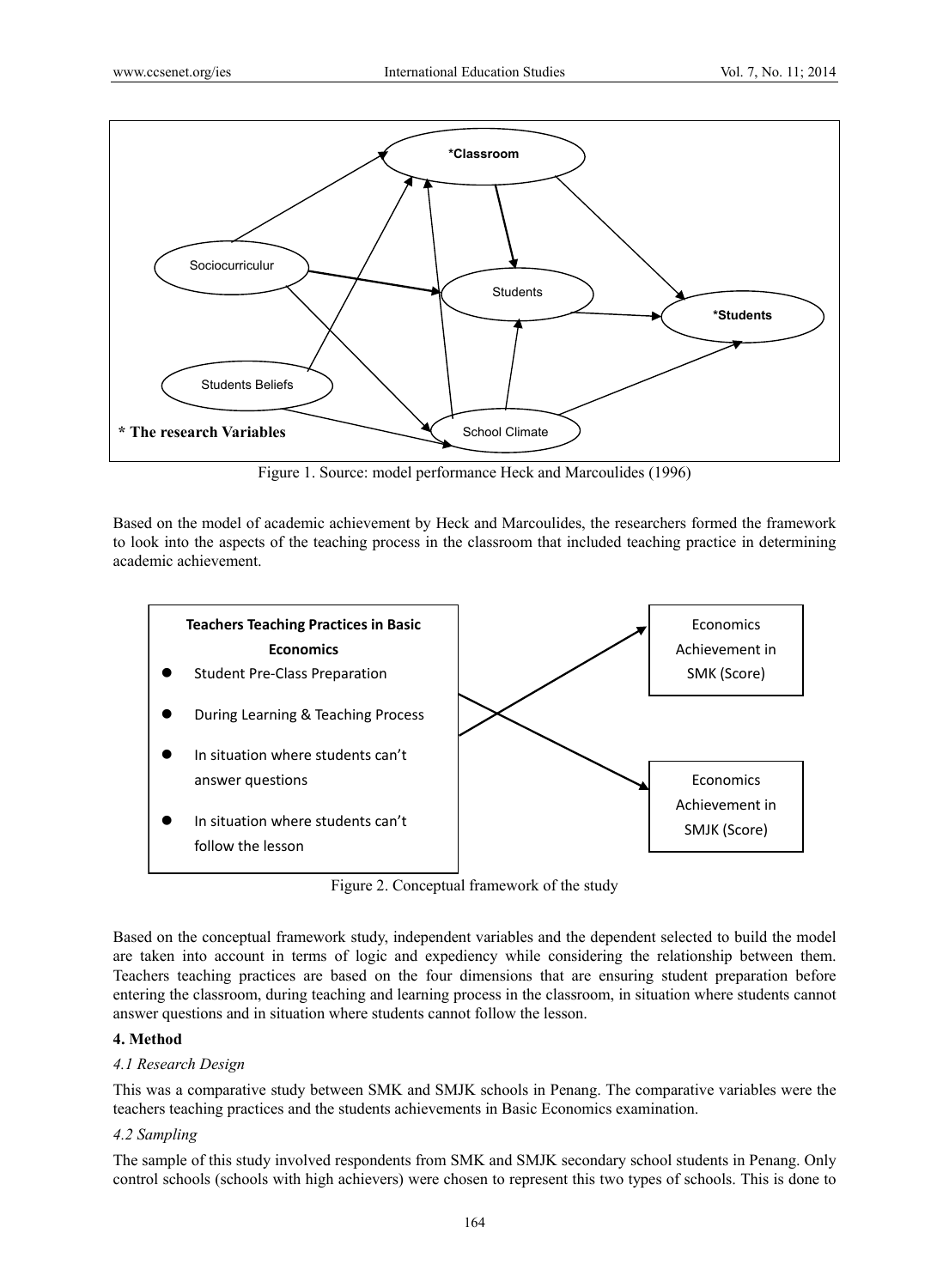$\overline{\phantom{a}}$ 

avoid any bias and ensure samples from both groups are balanced. Four schools from SMK and three schools from SMJK were chosen to obtain same number of respondents from the two groups.

|               | SMK Control Schools Number of Samples (Form 5) |
|---------------|------------------------------------------------|
| <b>SMKA</b>   | 30                                             |
| <b>SMK B</b>  | 43                                             |
| SMK C         | 30                                             |
| SMK D         | 22                                             |
| Total         | 125                                            |
| <b>SMJKA</b>  | 61                                             |
| <b>SMJK B</b> | 35                                             |
| SMJK C        | 29                                             |
| Total         | 125                                            |
|               |                                                |

Table 1. Number of samples from each school

The Questionnaire was divided into three parts namely Part A, Part B and Part C. Part A consisted demographic characteristics Part B was the students' views and perceptions towards teachers' teaching practice of Basic Economics.

### *4.3 Data Analysis*

Data obtained from the questionnaires was analyzed using descriptive statistics and inferential statistics. The students' perception of teachers' teaching practices were divided into three divisions that is high, medium and low. Distribution of mean scores and the level are shown in Table 2.

Table 2. Mean value and the level

| Level  | Mean         |  |  |  |  |
|--------|--------------|--|--|--|--|
| High   | 3.67 to 5.00 |  |  |  |  |
| Medium | 2.34 to 3.66 |  |  |  |  |
| Low    | 1.00 to 2.33 |  |  |  |  |

Descriptive analysis of items in teachers teaching practice in basic economics through student's perception:

The instrument consisted of four dimensions that are student pre-class preparation, during teaching and learning process in the classroom, in situation where students could not answer questions and in situation where students could not follow the lesson.

Mean Difference Score for Teachers Teaching Practice Dimension in Ensuring Student Pre-Class Preparation:

Table 3 below depicts that the total mean value for this dimension is high at 4.15 in SMK and 3.87 in SMJK. From this analysis we can conclude that student's perception in both types of school for teachers teaching practice in ensuring students pre-class preparation is very encouraging.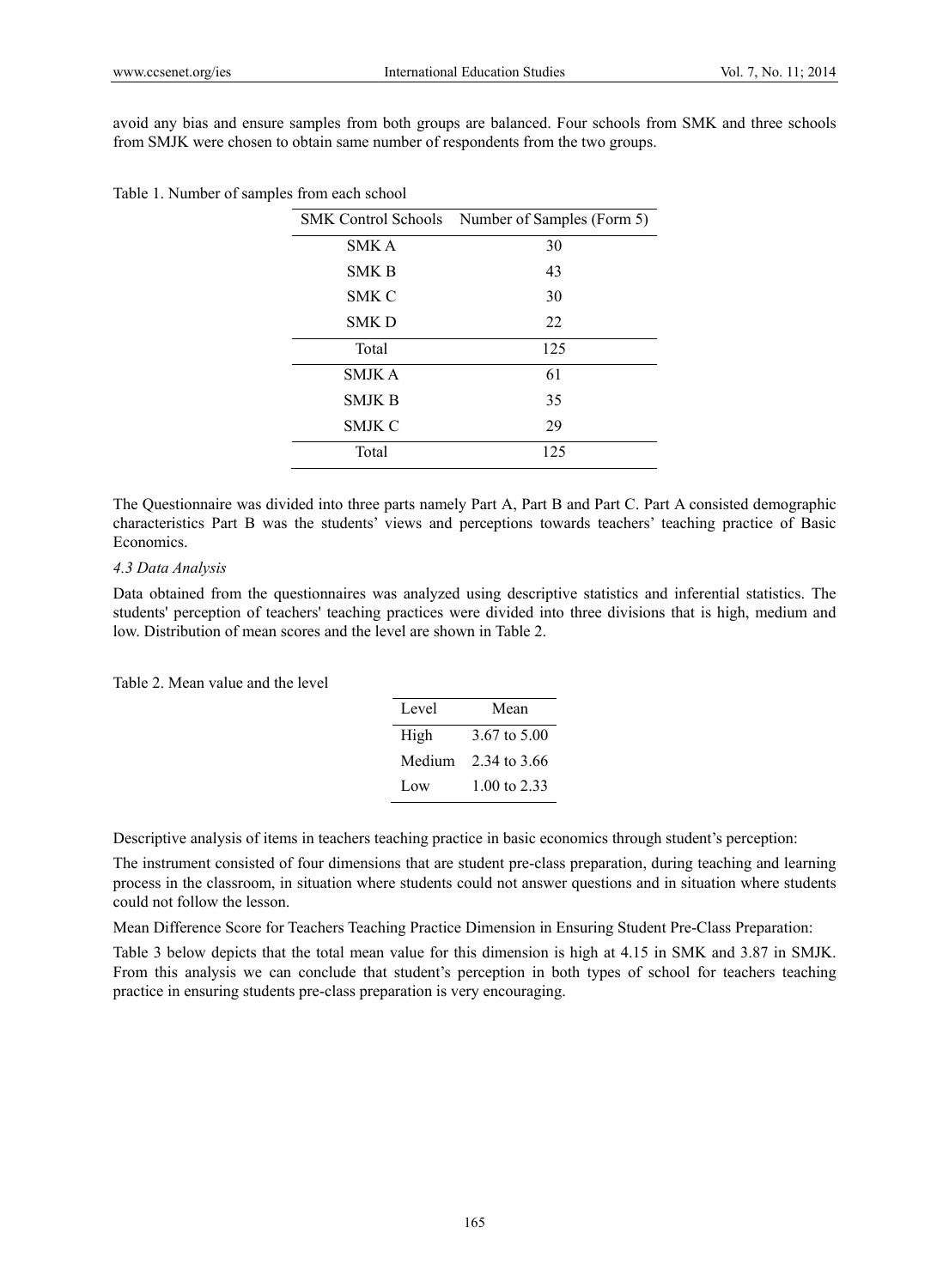|                                                                                | School<br>Type |                           |                 |                              | Scale              |                                |                       |
|--------------------------------------------------------------------------------|----------------|---------------------------|-----------------|------------------------------|--------------------|--------------------------------|-----------------------|
| <b>Teachers</b><br>practice<br>in<br>ensuring student pre-class<br>preparation |                | Strongly<br>Agree $(\% )$ | Agree<br>$(\%)$ | <b>Not</b><br>Sure<br>$(\%)$ | Disagree<br>$(\%)$ | Strongly<br>Disagree<br>$(\%)$ | Mean<br>Score<br>(SD) |
|                                                                                |                | 42                        | 63              | 17                           | 3                  | $\Omega$                       | 4.15                  |
| Teacher reminds students                                                       | <b>SMK</b>     | (57.5)                    | (47.4)          | (47.2)                       | (42.9)             | (0)                            | (0.74)                |
| to complete homework                                                           | <b>SMJK</b>    | 31                        | 70              | 19                           | $\overline{4}$     | 1                              | 4.01                  |
|                                                                                |                | (42.5)                    | (52.6)          | (52.8)                       | (57.1)             | (100.0)                        | (0.77)                |
|                                                                                | <b>SMK</b>     | 48                        | 55              | 17                           | 5                  | $\theta$                       | 4.17                  |
| Teacher asks students to<br>review topics taught                               |                | (71.6)                    | (49.5)          | (32.7)                       | (33.3)             | (0)                            | (0.81)                |
|                                                                                | <b>SMJK</b>    | 19                        | 56              | 35                           | 10                 | 5                              | 3.59                  |
|                                                                                |                | (28.4)                    | (50.5)          | (67.3)                       | (66.7)             | (100.0)                        | (0.97)                |
|                                                                                | <b>SMK</b>     | 49                        | 54              | 18                           | $\overline{4}$     | $\Omega$                       | 4.18                  |
| Teacher asks students to<br>make short notes on the                            |                | (68.1)                    | (51.9)          | (37.5)                       | (18.2)             | (0)                            | (0.79)                |
| topics studied                                                                 | <b>SMJK</b>    | 23                        | 50              | 30                           | 18                 | 4                              | 3.56                  |
|                                                                                |                | (31.9)                    | (48.1)          | (62.5)                       | (81.8)             | (100.0)                        | (1.00)                |
|                                                                                | <b>SMK</b>     | 44                        | 57              | 19                           | $\overline{4}$     | 1                              | 4.11                  |
| Teacher asks students to                                                       |                | (45.8)                    | (47.1)          | (73.1)                       | (66.7)             | (100.0)                        | (0.83)                |
| answer questions from the<br>topic studied                                     | <b>SMJK</b>    | 52                        | 64              | 7                            | $\overline{2}$     | $\theta$                       | 4.33                  |
|                                                                                |                | (54.2)                    | (52.9)          | (26.9)                       | (33.3)             | (0)                            | (0.65)                |
| <b>Total Mean Value</b>                                                        | <b>SMK</b>     |                           |                 |                              |                    |                                | 4.15                  |
|                                                                                | <b>SMJK</b>    |                           |                 |                              |                    |                                | 3.87                  |

| Table 3. Mean difference score for teachers teaching practice dimension in ensuring student pre-class preparation |  |  |  |
|-------------------------------------------------------------------------------------------------------------------|--|--|--|
|                                                                                                                   |  |  |  |

Mean difference score for teachers teaching practice dimension during teaching and learning process in the classroom:

Table 4 below shows the total mean value score for teachers teaching practice dimension during teaching and learning process in the classroom is high at 4.31 in SMK and 4.08 in SMJK. Thus, the perception of students towards teachers teaching practice during teaching and learning in both types of school is very satisfactory.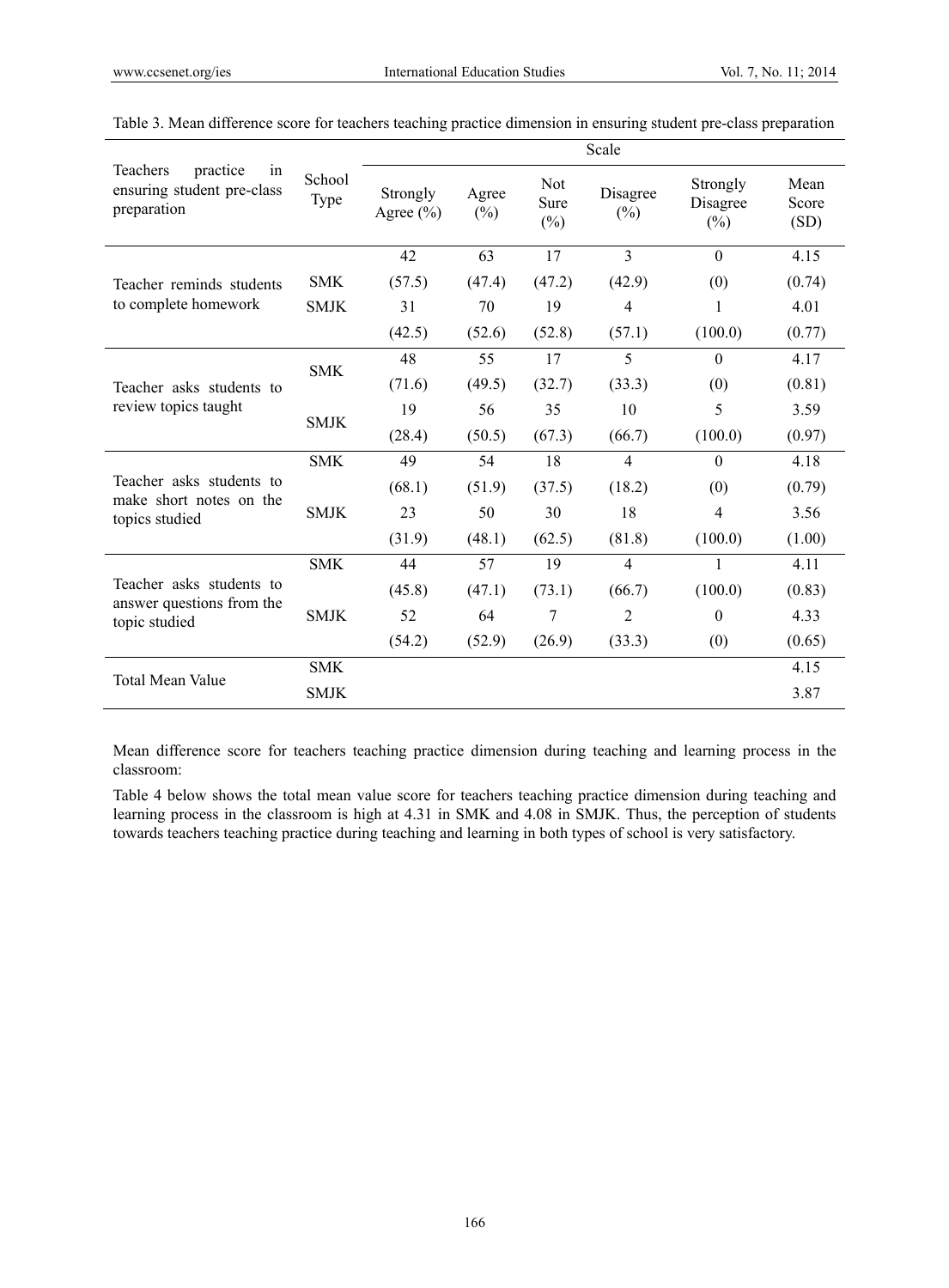| Teachers practice during                                                            |                | Scale                     |                 |                       |                    |                                |                       |  |  |
|-------------------------------------------------------------------------------------|----------------|---------------------------|-----------------|-----------------------|--------------------|--------------------------------|-----------------------|--|--|
| teaching<br>learning<br>and<br>process in the classroom                             | School<br>Type | Strongly<br>Agree $(\% )$ | Agree<br>$(\%)$ | Not<br>Sure<br>$(\%)$ | Disagree<br>$(\%)$ | Strongly<br>Disagree<br>$(\%)$ | Mean<br>Score<br>(SD) |  |  |
|                                                                                     |                | 83                        | 34              | 6                     | $\overline{2}$     | $\boldsymbol{0}$               | 4.58                  |  |  |
| Teacher<br>always<br>ready                                                          | <b>SMK</b>     | (55.0)                    | (40.5)          | (54.5)                | (100.0)            | (0)                            | (0.66)                |  |  |
| before starting a class                                                             | <b>SMJK</b>    | 68                        | 50              | 5                     | $\boldsymbol{0}$   | $\overline{2}$                 | 4.46                  |  |  |
|                                                                                     |                | (45.0)                    | (59.5)          | (45.5)                | (0)                | (100.0)                        | (0.72)                |  |  |
|                                                                                     |                | 83                        | 32              | 9                     | $\mathbf{0}$       | 1                              | 4.57                  |  |  |
| Teacher always shows an                                                             | <b>SMK</b>     | (64.3)                    | (34.4)          | (37.5)                | (0)                | (33.3)                         | (0.69)                |  |  |
| interest in teaching                                                                | <b>SMJK</b>    | 46                        | 61              | 15                    | 1                  | $\overline{2}$                 | 4.18                  |  |  |
|                                                                                     |                | (35.7)                    | (65.6)          | (62.5)                | (100.0)            | (66.7)                         | (0.79)                |  |  |
|                                                                                     |                | 54                        | 57              | 13                    | $\mathbf{1}$       | $\boldsymbol{0}$               | 4.31                  |  |  |
| Teacher<br>always<br>has<br>a<br>of the<br>control<br>students                      | <b>SMK</b>     | (66.7)                    | (50.4)          | (30.2)                | (100.0)            | (0)                            | (0.68)                |  |  |
| while teaching                                                                      | <b>SMJK</b>    | 27                        | 56              | 30                    | 9                  | 3                              | 3.76                  |  |  |
|                                                                                     |                | (33.3)                    | (49.6)          | (69.8)                | (90.0)             | (100.0)                        | (0.94)                |  |  |
|                                                                                     |                | 37                        | 53              | 23                    | 10                 | $\overline{2}$                 | 3.90                  |  |  |
| Teacher<br>various<br>uses<br>method<br>while<br>teaching<br><b>Basic Economics</b> | <b>SMK</b>     | (84.1)                    | (58.2)          | (32.9)                | (26.3)             | (28.6)                         | (0.97)                |  |  |
|                                                                                     | <b>SMJK</b>    | $\overline{7}$            | 38              | 47                    | 28                 | 5                              | 3.11                  |  |  |
|                                                                                     |                | (15.9)                    | (41.8)          | (67.1)                | (73.7)             | (71.4)                         | (0.95)                |  |  |
|                                                                                     |                | 31                        | 59              | 25                    | 10                 | $\boldsymbol{0}$               | 3.89                  |  |  |
| Teacher uses method that                                                            | <b>SMK</b>     | (43.7)                    | (45.4)          | (69.4)                | (90.9)             | (0)                            | (0.87)                |  |  |
| easily understood by the<br>students                                                | <b>SMJK</b>    | 40                        | 71              | 11                    | 1                  | $\overline{2}$                 | 4.17                  |  |  |
|                                                                                     |                | (56.3)                    | (54.6)          | (30.6)                | (9.1)              | (100.0)                        | (0.74)                |  |  |
|                                                                                     |                | 86                        | 36              | 1                     | $\overline{2}$     | $\boldsymbol{0}$               | 4.65                  |  |  |
| Teacher never use the Basic                                                         | <b>SMK</b>     | (49.7)                    | (56.3)          | (20.0)                | (33.3)             | (0)                            | (0.58)                |  |  |
| Economics period time to<br>teach other subjects                                    | <b>SMJK</b>    | 87                        | 28              | 4                     | $\overline{4}$     | $\overline{2}$                 | 4.55                  |  |  |
|                                                                                     |                | (50.3)                    | (43.8)          | (80.0)                | (66.7)             | (100.0)                        | (0.83)                |  |  |
|                                                                                     |                | 55                        | 50              | 19                    | $\mathbf{1}$       | $\boldsymbol{0}$               | 4.27                  |  |  |
| Teacher well knowledge                                                              | <b>SMK</b>     | (47.8)                    | (49.0)          | (65.5)                | (50.0)             | (0)                            | (0.74)                |  |  |
| and<br>experience<br>in<br>Economics                                                | <b>SMJK</b>    | 60                        | 52              | 10                    | 1                  | $\overline{2}$                 | 4.34                  |  |  |
|                                                                                     |                | (52.2)                    | (51.0)          | (34.5)                | (50.0)             | (100.0)                        | (0.79)                |  |  |
| Total Mean Value                                                                    | <b>SMK</b>     |                           |                 |                       |                    |                                | 4.31                  |  |  |
|                                                                                     | <b>SMJK</b>    |                           |                 |                       |                    |                                | 4.08                  |  |  |

Table 4. Mean difference score for teachers teaching practice dimension during teaching and learning process in the classroom

Mean difference score for teachers teaching practice dimension in situation where students could not answer questions:

Table 5 below shows the total mean value score for teachers teaching practice dimension in situation where students could not answer questions is high at 4.08 in SMK and 3.98 in SMJK. Thus, the perception of students towards teachers teaching practice in situation where students could not answer questions in both types of school is quite good.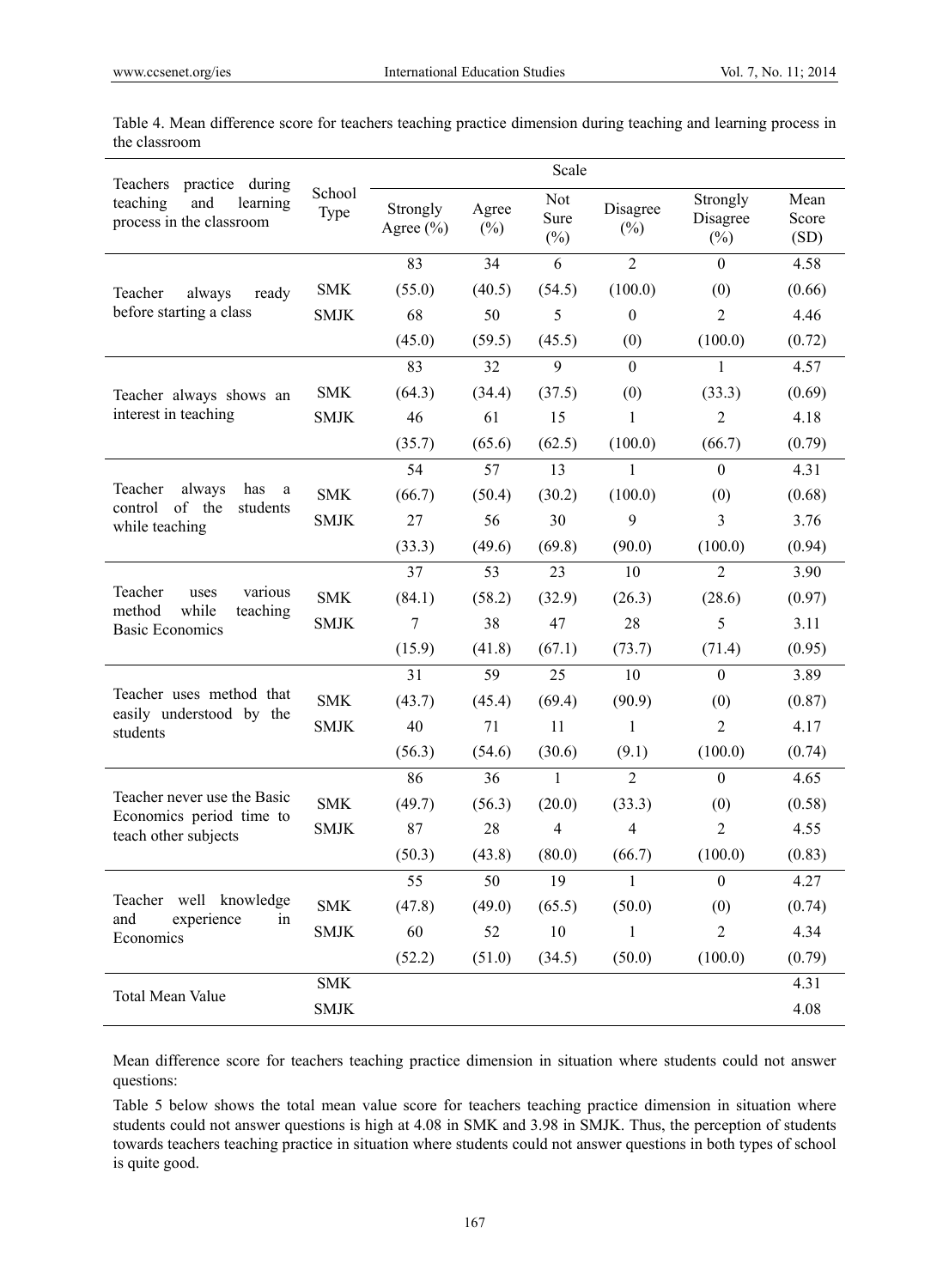| Teacher practice in                                    |                |                           |                 |                              |                    |                                |                       |
|--------------------------------------------------------|----------------|---------------------------|-----------------|------------------------------|--------------------|--------------------------------|-----------------------|
| situation where students<br>could not answer questions | School<br>Type | Strongly<br>Agree $(\% )$ | Agree<br>$(\%)$ | <b>Not</b><br>Sure<br>$(\%)$ | Disagree<br>$(\%)$ | Strongly<br>Disagree<br>$(\%)$ | Mean<br>Score<br>(SD) |
|                                                        | <b>SMK</b>     | 59                        | 43              | 17                           | 6                  | $\theta$                       | 4.24                  |
| Teacher shows the way to<br>answer the question step   |                | (49.6)                    | (44.3)          | (68.0)                       | (85.7)             | (0)                            | (0.86)                |
| by step                                                | <b>SMJK</b>    | 60                        | 54              | 8                            | 1                  | $\overline{2}$                 | 4.35                  |
|                                                        |                | (50.4)                    | (55.7)          | (32.0)                       | (14.3)             | (100.0)                        | (0.77)                |
|                                                        | <b>SMK</b>     | 35                        | 56              | 30                           | $\overline{4}$     | $\theta$                       | 3.98                  |
| Teacher asks students to<br>refer to the given example |                | (51.5)                    | (50.9)          | (48.4)                       | (50.0)             | (0)                            | (0.80)                |
|                                                        | <b>SMJK</b>    | 33                        | 54              | 32                           | 4                  | $\overline{c}$                 | 3.90                  |
|                                                        |                | (48.5)                    | (49.1)          | (51.6)                       | (50.0)             | (100.0)                        | (0.88)                |
|                                                        | <b>SMK</b>     | 64                        | 44              | 14                           | $\overline{2}$     | 1                              | 4.34                  |
| Teacher advises the<br>students to try their best to   |                | (66.7)                    | (39.6)          | (40.0)                       | (33.3)             | (50.0)                         | (0.80)                |
| answer                                                 | <b>SMJK</b>    | 32                        | 67              | 21                           | 4                  | 1                              | 4.00                  |
|                                                        |                | (33.3)                    | (60.4)          | (60.0)                       | (66.7)             | (50.0)                         | (0.79)                |
|                                                        | <b>SMK</b>     | 32                        | 44              | 38                           | 10                 | $\mathbf{1}$                   | 3.77                  |
| Teacher asks the students<br>to meet him/her if they   |                | (58.2)                    | (44.0)          | (53.5)                       | (52.6)             | (20.0)                         | (0.95)                |
| could not understand                                   | <b>SMJK</b>    | 23                        | 56              | 33                           | 9                  | $\overline{4}$                 | 3.68                  |
|                                                        |                | (41.8)                    | (56.0)          | (46.5)                       | (47.4)             | (80.0)                         | (0.96)                |
|                                                        | <b>SMK</b>     |                           |                 |                              |                    |                                | 4.08                  |
| <b>Total Mean Value</b>                                | <b>SMJK</b>    |                           |                 |                              |                    |                                | 3.98                  |

Table 5. Mean difference score for teachers teaching practice dimension in situation where students could not answer questions

Mean difference score for teachers teaching practice dimension in situation where students could not follow the lesson:

Table 6 shows the total mean value score for teachers teaching practice dimension in situation where students could not follow the lesson is quite high at 4.13 in SMK and 3.92 in SMJK. Thus, the perception of students towards teachers teaching practice in situation where students could not follow the lesson in both types of school is satisfactory.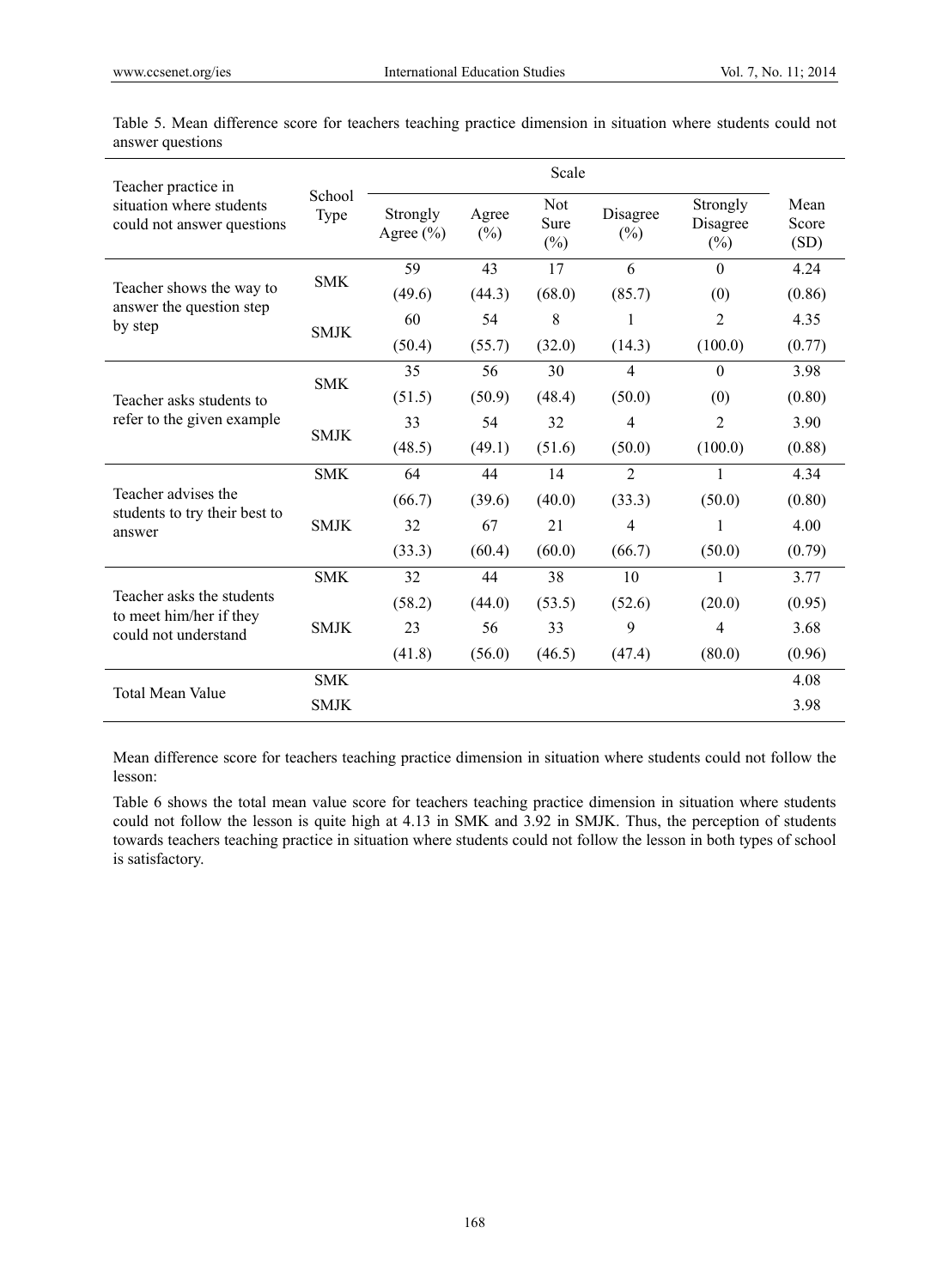| Teachers<br>practice<br>in                                                             |                |                           |                 | Scale                        |                    |                                |                       |
|----------------------------------------------------------------------------------------|----------------|---------------------------|-----------------|------------------------------|--------------------|--------------------------------|-----------------------|
| where<br>students<br>situation<br>could not follow the lesson                          | School<br>Type | Strongly<br>Agree $(\% )$ | Agree<br>$(\%)$ | <b>Not</b><br>Sure<br>$(\%)$ | Disagree<br>$(\%)$ | Strongly<br>Disagree<br>$(\%)$ | Mean<br>Score<br>(SD) |
|                                                                                        | <b>SMK</b>     | 45                        | 54              | 19                           | 6                  | 1                              | 4.09                  |
| Teacher repeats the lesson<br>until the students could<br>understand                   |                | (65.2)                    | (45.4)          | (42.2)                       | (50.0)             | (20.0)                         | (0.88)                |
|                                                                                        | <b>SMJK</b>    | 24                        | 65              | 26                           | 6                  | 4                              | 3.79                  |
|                                                                                        |                | (34.8)                    | (54.6)          | (57.8)                       | (50.0)             | (80.0)                         | (0.91)                |
|                                                                                        | <b>SMK</b>     | 60                        | 49              | 15                           | 1                  | $\theta$                       | 4.34                  |
| Teacher<br>advises<br>the<br>full<br>students<br>to<br>pay<br>attention while teaching |                | (60.0)                    | (44.1)          | (45.5)                       | (16.7)             | (0)                            | (0.72)                |
|                                                                                        | <b>SMJK</b>    | 40                        | 62              | 18                           | 5                  | $\theta$                       | 4.10                  |
|                                                                                        |                | (40.0)                    | (55.9)          | (54.5)                       | (83.3)             | (0)                            | (0.78)                |
| advises<br>the<br>Teacher                                                              | <b>SMK</b>     | 58                        | 48              | 15                           | $\overline{4}$     | $\theta$                       | 4.28                  |
| students<br>revise<br>to                                                               |                | (59.2)                    | (45.7)          | (40.5)                       | (44.4)             | (0)                            | (0.79)                |
| repeatedly<br>the<br>topic<br>to                                                       | <b>SMJK</b>    | 40                        | 57              | 22                           | 5                  | 1                              | 4.04                  |
| understand better                                                                      |                | (40.8)                    | (54.3)          | (59.5)                       | (55.6)             | (100.0)                        | (0.85)                |
| alternative<br>Teacher<br>uses                                                         | <b>SMK</b>     | 24                        | 61              | 34                           | 6                  | $\mathbf{0}$                   | 3.82                  |
| explain for the<br>ways to                                                             |                | (43.6)                    | (56.5)          | (48.6)                       | (37.5)             | (0)                            | (0.79)                |
| students<br>understand<br>to                                                           | <b>SMJK</b>    | 31                        | 47              | 36                           | 10                 | 1                              | 3.78                  |
| better                                                                                 |                | (56.40)                   | (43.5)          | (51.4)                       | (62.5)             | (100.0)                        | (0.94)                |
| Total Mean Value                                                                       | <b>SMK</b>     |                           |                 |                              |                    |                                | 4.13                  |
|                                                                                        | <b>SMJK</b>    |                           |                 |                              |                    |                                | 3.92                  |

| Table 6. Mean difference score for teachers teaching practice dimension in situation where students could not |  |  |  |  |  |  |
|---------------------------------------------------------------------------------------------------------------|--|--|--|--|--|--|
| follow the lesson                                                                                             |  |  |  |  |  |  |

Grades and basic economics mean scores at SMK and SMJK:

Based on Table 7, there were 92 students obtained grade A and out of it 17 students were from SMK (18.5 %) and 75 students were from SMJK (81.5 %). This reflects SMJK students gain excellent results in tests carried out. Number of students who received grade B in SMK was 51 students (56.0 %) and in SMJK were 40 students (44.0 %) while the number of students who got a C is 52 students in SMK (83.9 %) and only 10 students in SMJK (16.1 %). No student got grade E in the test run. Table 7 also shows that the mean score for the Economics test achieved by the students of SMK is 3.64 and in SMJK is 4.52. Clearly, the test result shows that students' achievement in SMJK is far greater than students in SMK.

Table 7. Grades and mean score of the basic economics test result in SMK and SMJK

| Grade | School Type | No. of Students | Percentage $(\% )$ |               |
|-------|-------------|-----------------|--------------------|---------------|
| A     | <b>SMK</b>  | 17              | 18.5               | Score at SMK  |
|       | <b>SMJK</b> | 75              | 81.5               | Mean = $3.64$ |
|       | <b>SMK</b>  | 51              | 56.0               | $SD = 0.766$  |
| B     | <b>SMJK</b> | 40              | 44.0               | $N = 125$     |
| C     | <b>SMK</b>  | 52              | 83.9               | Score at SMJK |
|       | <b>SMJK</b> | 10              | 16.1               | Mean $= 4.52$ |
| D     | <b>SMK</b>  | 5               | 100.0              | $SD = 0.643$  |
|       | <b>SMJK</b> | $\theta$        | $\theta$           | $N = 125$     |
| Total |             | 250             | 100                |               |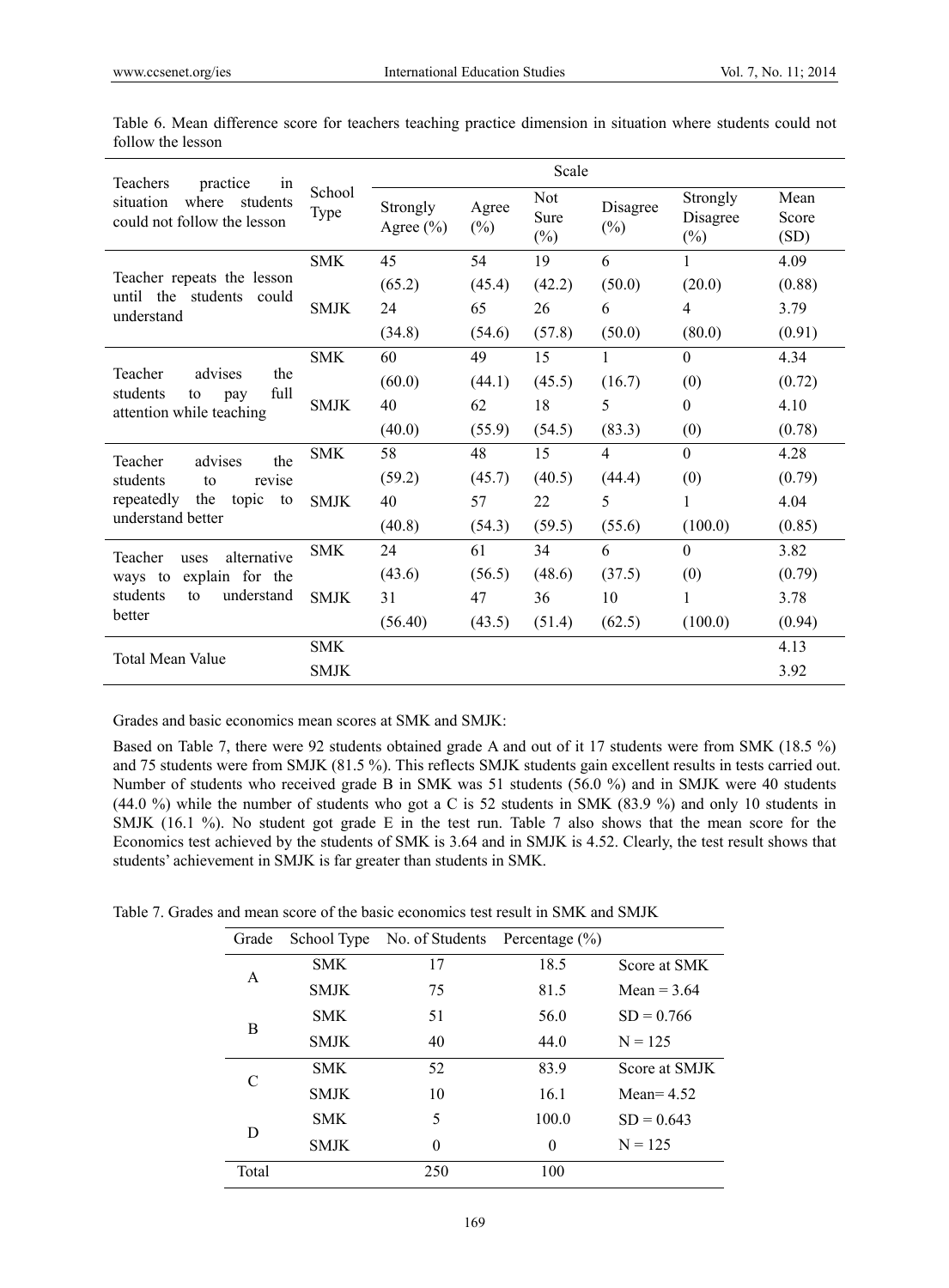Table 8 shows the differences between the four dimensional of teachers teaching practices of Basic Economics in SMK and SMJK. The result of the test shows that all the dimension except for the dimension students could not answer question are less than the significant level of  $P < 0.05$ . Thus, it is concluded that there is significant differences between the dimensions.

|  | Table 8. Difference in teachers teaching practice dimensions |  |  |  |
|--|--------------------------------------------------------------|--|--|--|
|  |                                                              |  |  |  |

| Item                         | N   | Mean                          | Std. Deviation | Mean Difference | t    | df  | p     |  |
|------------------------------|-----|-------------------------------|----------------|-----------------|------|-----|-------|--|
|                              |     | Student pre-class preparation |                |                 |      |     |       |  |
| <b>SMK</b>                   | 125 | 16.62                         | 2.18           | 1.12            | 3.91 | 248 | 0.00  |  |
| <b>SMJK</b>                  | 125 | 15.49                         | 2.36           |                 |      |     |       |  |
| During teaching $&$ learning |     |                               |                |                 |      |     |       |  |
| SMK.                         | 125 | 30.17                         | 2.98           | 1.60            | 3.73 | 248 | 0.00  |  |
| <b>SMJK</b>                  | 125 | 28.56                         | 3.77           |                 |      |     |       |  |
| Student can't answer         |     |                               |                |                 |      |     |       |  |
| <b>SMK</b>                   | 125 | 16.32                         | 2.65           | 0.40            | 1.22 | 248 | 0.22  |  |
| <b>SMJK</b>                  | 125 | 15.92                         | 2.52           |                 |      |     |       |  |
|                              |     | Student can't follow lesson   |                |                 |      |     |       |  |
| <b>SMK</b>                   | 125 | 16.53                         | 2.14           | 0.83            | 2.80 | 248 | 0.005 |  |
| <b>SMJK</b>                  | 125 | 15.70                         | 2.52           |                 |      |     |       |  |

Significance level at  $P < 0.05$ .

The t test in Table 9 shows the differences between students' evaluation of the Basic Economics teachers teaching practice in SMK and SMJK. Mean score of SMK is 79.65 ( $N = 125$ ,  $SD = 8.05$ ) in contrast to the mean score of SMJK is 75.68 ( $N = 125$ ,  $SD = 9:28$ ). This shows the mean score of students in SMK is higher than the mean score of students in SMJK. The value of t between schools is  $t = 3.61$  and value of p is significant at  $p =$  $0.00$  (P < 0.05).

Table 9. Difference between basic economics teachers teaching practice

|  |                |      | Item N Mean Std. Deviation Mean Difference t df p |                |  |
|--|----------------|------|---------------------------------------------------|----------------|--|
|  | SMK 125 79.65  | 8.05 | 396                                               | 3.61 2.48 0.00 |  |
|  | SMJK 125 75.68 | 928  |                                                   |                |  |

Significant level at  $P < 0.05$ .

Table 10 shows the relationship between the dimensions of teachers teaching practices and students achievement in Basic Economics at SMK and SMJK. The result of the test shows that all the dimension are more than the significant level of  $P = 0.01$ . Thus, it was concluded that there is no significant differences between the dimensions and the achievement of the students.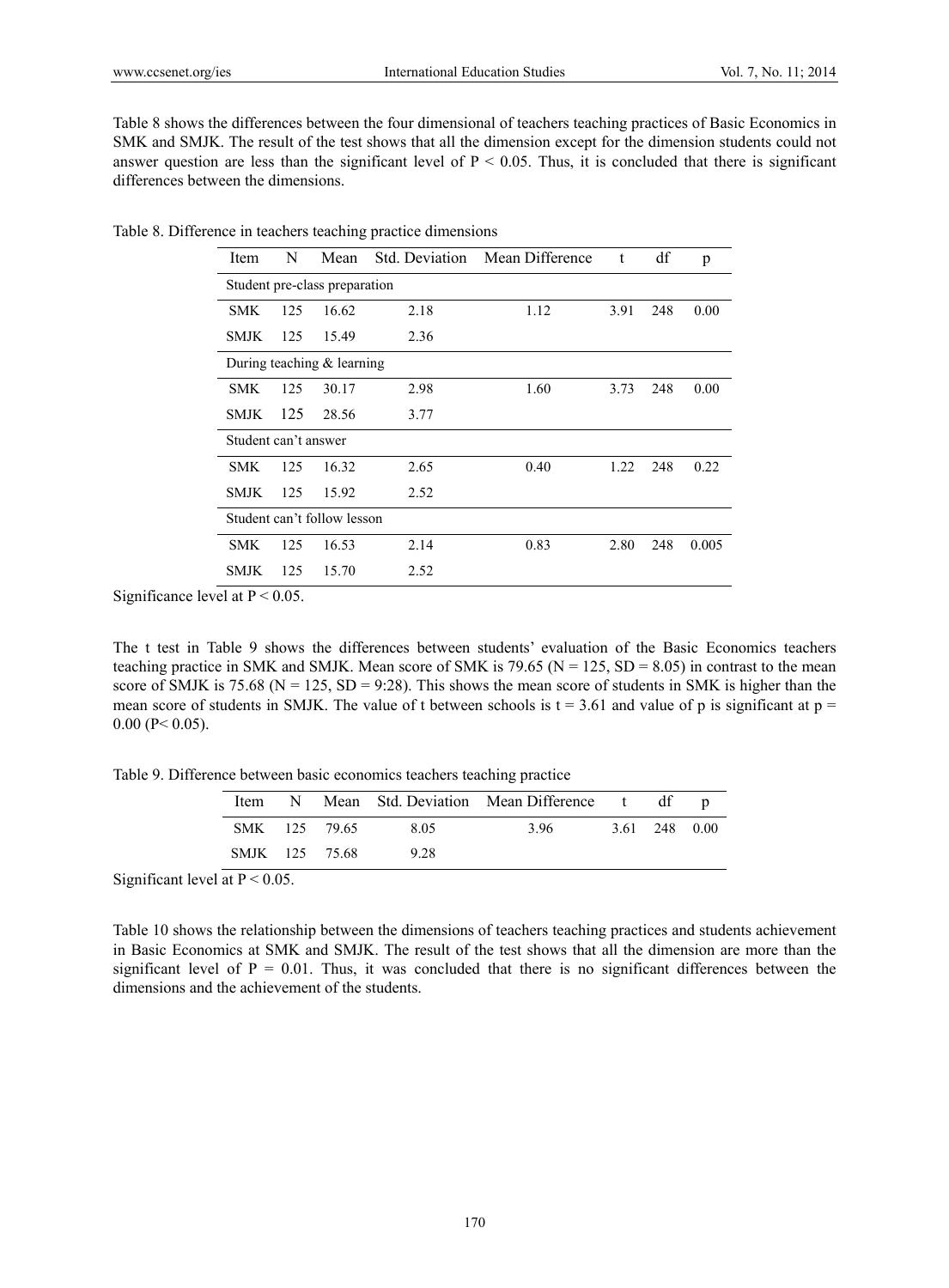| Item        |                        | Dimension<br>1 | Dimension<br>2 | Dimension<br>3 | Dimension<br>4 | Economics<br><b>Marks</b> |
|-------------|------------------------|----------------|----------------|----------------|----------------|---------------------------|
| Dimension 1 | Pearson<br>Correlation |                | $.475***$      | $.543**$       | $.561**$       | .004                      |
|             | Sig. (2-tailed)        |                | .000           | .000           | .000           | .953                      |
| Dimension 2 | Pearson<br>Correlation |                |                | .585**         | $.572**$       | $-.115$                   |
|             | $Sig. (2-tailed)$      |                |                | .000           | .000           | .070                      |
| Dimension 3 | Pearson<br>Correlation |                |                |                | $.686**$       | $-.001$                   |
|             | Sig. (2-tailed)        |                |                |                | .000           | .987                      |
| Dimension 4 | Pearson<br>Correlation |                |                |                |                | $-.034$                   |
|             | Sig. (2-tailed)        |                |                |                |                | .591                      |

Table 10. Correlation between the dimensions of teaching practice and students achievement in SMK and SMJK (N=250)

\*\* Correlation is significant at the 0.01 level (2-tailed).

#### Hypothesis 4:

Table 11 shows the correlation between the score of teachers teaching practice and the students achievement in Basic Economics at SMK and SMJK. It shows that the correlation value in SMK is  $r = 0.185$  and value P is 0.039 (P< 0.05) while in SMJK, the correlation value is  $r = 0.016$  and value P is 0.859 (P > 0.05). From the result, we can conclude that there is a significant correlation between teachers teaching practice and the students achievement in SMK while in SMJK there is no significant correlation. Thus, the null hypothesis is rejected for SMK and accepted for SMJK. The table also shows overall score of the correlation and the value is  $r = 0.053$  and value P is not significant at 0.400 ( $P > 0.05$ ). Overall, there is no significant relationship between teachers teaching practice and the students' achievement in Basic Economics.

Table 11. Correlation (r) between teachers teaching practice and students basic economics performance

| <b>Teaching Practice Variables</b> | <b>Economics Marks</b> |             | Overall Score |
|------------------------------------|------------------------|-------------|---------------|
|                                    | <b>SMK</b>             | <b>SMJK</b> |               |
| Pearson Correlation                | $185*$                 | -016        | $-0.53$       |
| $Sig.(2-tailed)$                   | 039                    | -859        | .400          |
| N                                  | 125                    | 125         | 250           |

\* Correlation is significant at the 0.05 level (2-tailed).

#### **5. Discussion**

Discussion of the study focused on the following aspects:

-Comparing Basic Economics teachers teaching practices in SMK and SMJK

-Comparison of the Economics test results in SMK and SMJK

-The relationship between teaching practice with the test results in SMK and SMJK

T-test analysis found that the overall mean value for the practices of teaching in SMK is 79.65 (n = 125, SD = 8.05) in contrast to a mean score of 75.68 in SMJK ( $n = 125$ , SD = 9.28). SMK students gave higher scores to their Basic Economics teachers' teaching practices than SMJK students. This finding is consistent with studies done by Arippin (2008) who found that students in primary level (SK) gave high scores to their teachers' teaching practices compared to students in SJK. The results also showed a significant value of  $p = 0.00$  (p<0.05).